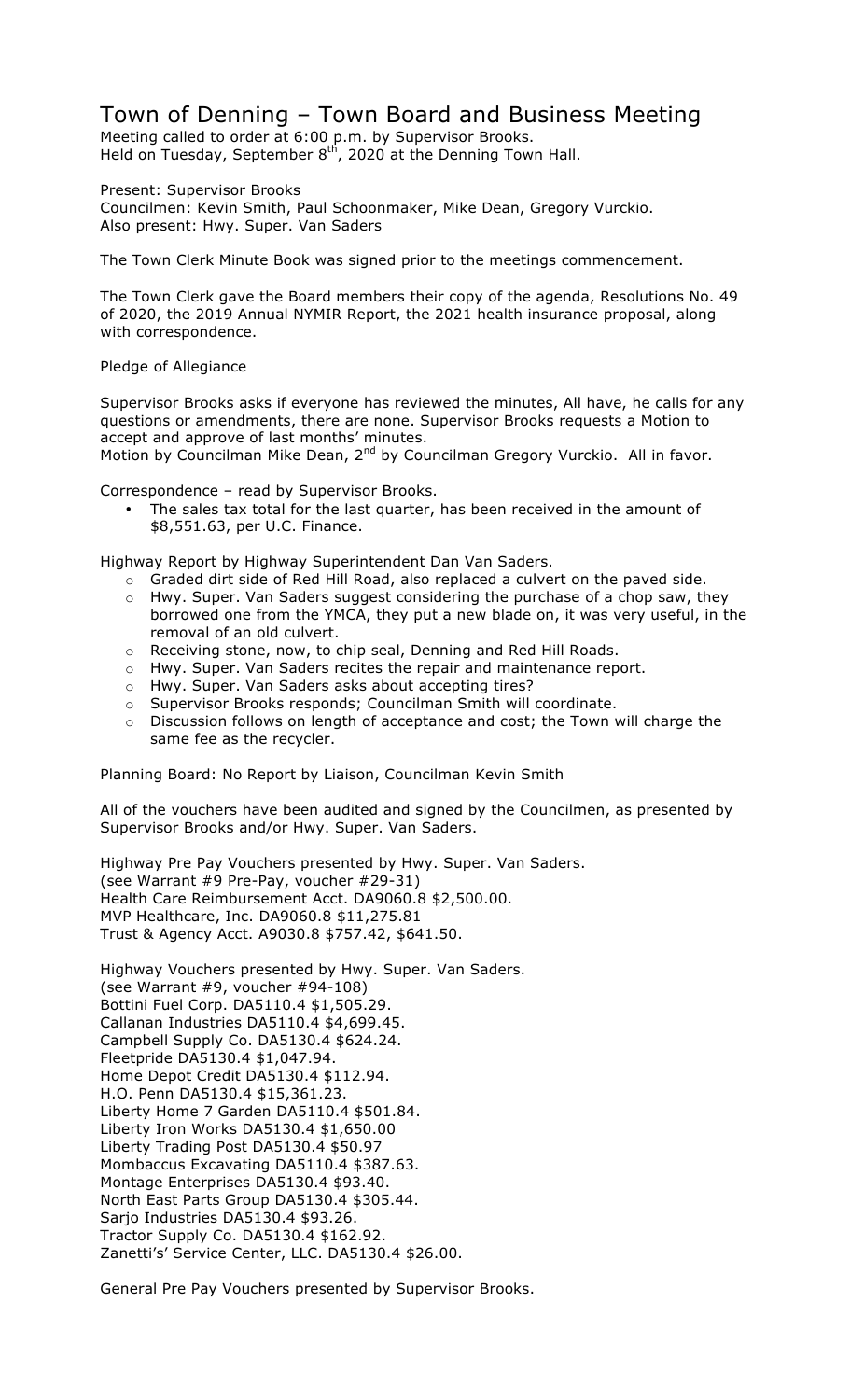(see Warrant #9PP, voucher (#62-69) Central Hudson A1620.4 \$153.66, A8160.4 \$33.08. Health Care Reimbursement Acct. A9060.8 \$2,500.00 MVP Health Care DA9060.8 \$8,059.68, \$71.50. Time Warner Cable A1620.4 \$210.88. Trust & Agency Acct. A9030.8 \$771.06. Karl von Hassel A3620.4 \$251.00.

General Vouchers, presented by Supervisor Brooks. (see Warrant #9, vouchers (125-124) Central Hudson A5182.4 \$125.92., A5132.4 \$31951. Combined Properties A5160.4 \$600.00. Home Depot Credit Service. A5132.4 \$20.00. Carl Landon A1460.4 \$154.00 Rich Lowe A8160.4 \$137.49. Joy Monforte C/O T.C. Petty Cash Reimbursement A1410.4 \$24.18. Office of the State Comptroller A690 \$3,626.00, A\$495.00. Perform Printing A1110.4 \$909.00. Liberty Iron Works A8160.4 \$2,900.00. Quill A1110.4 \$8.76, A1110.2 \$5.49, A1410.4 \$270.59. River Valley Radio A1650.4 \$361.31 Spectrum A5132.4 \$160.49. UCRRA A8160.4 \$3,146.38. Karl von Hassel A3620.4 \$55.06.

Capital Vouchers, Sewage Disposal, presented by Supervisor Brooks. (see Warrant #C9, voucher –None-

Resolution No. 49 of 2020 **WHEREAS** New York State General Municipal Law Sections 103 and 104-4 permit the pre-audit function of vouchers, as a form of internal controls in the checking of claims and supporting documentation. And

**WHEREAS** the Sections 118 and 119 of New York State Municipal Law also authorize the auditing authority to approve of Said vouchers. AND

**WHEREAS** the Office of the New York State Comptroller Division of Local Governments and Accountability: Budgets and Finances also approves of this method.

**NOW THEREFORE BE IT RESOLVED** that the Town of Denning Town Board **HEREBY** approves of and authorizes payment of the following Warrants:

Highway Fund Warrant No. 9 Prep Pay Vouchers #29-31.

Highway Fund Warrant No. 9 Vouchers #94-108.

General Fund Pre- Pay Warrant No. 9 Vouchers #62-69.

General fund Warrant No. 9 Vouchers #125-138.

Capital Sewage Disposal Vouchers Warrant No. 9 - None

**Whereupon**, the Resolution was put to a vote, and recorded as follows: Motion to adopt and approve by Councilman Mike Dean, 2<sup>nd</sup> by Councilman Gregory Vurckio. Roll Call Vote: Councilman Mike Dean AYE Councilman Paul Schoonmaker AYE Councilman Kevin Smith AYE Councilman Gregory Vurckio AYE Supervisor David Brooks AYE Motion carried following a unanimous roll call vote.

Judge Follender has not arrived, as per his request to be placed on the agenda.

Supervisor Comments:

• Supervisor Brooks informs the Town Board, Ulster County has lowered the weight limit on the Sundown Bridge, Supervisor Brooks has complained and the County will see about shoring the bridge up, funds have been approved for a new bridge for several years.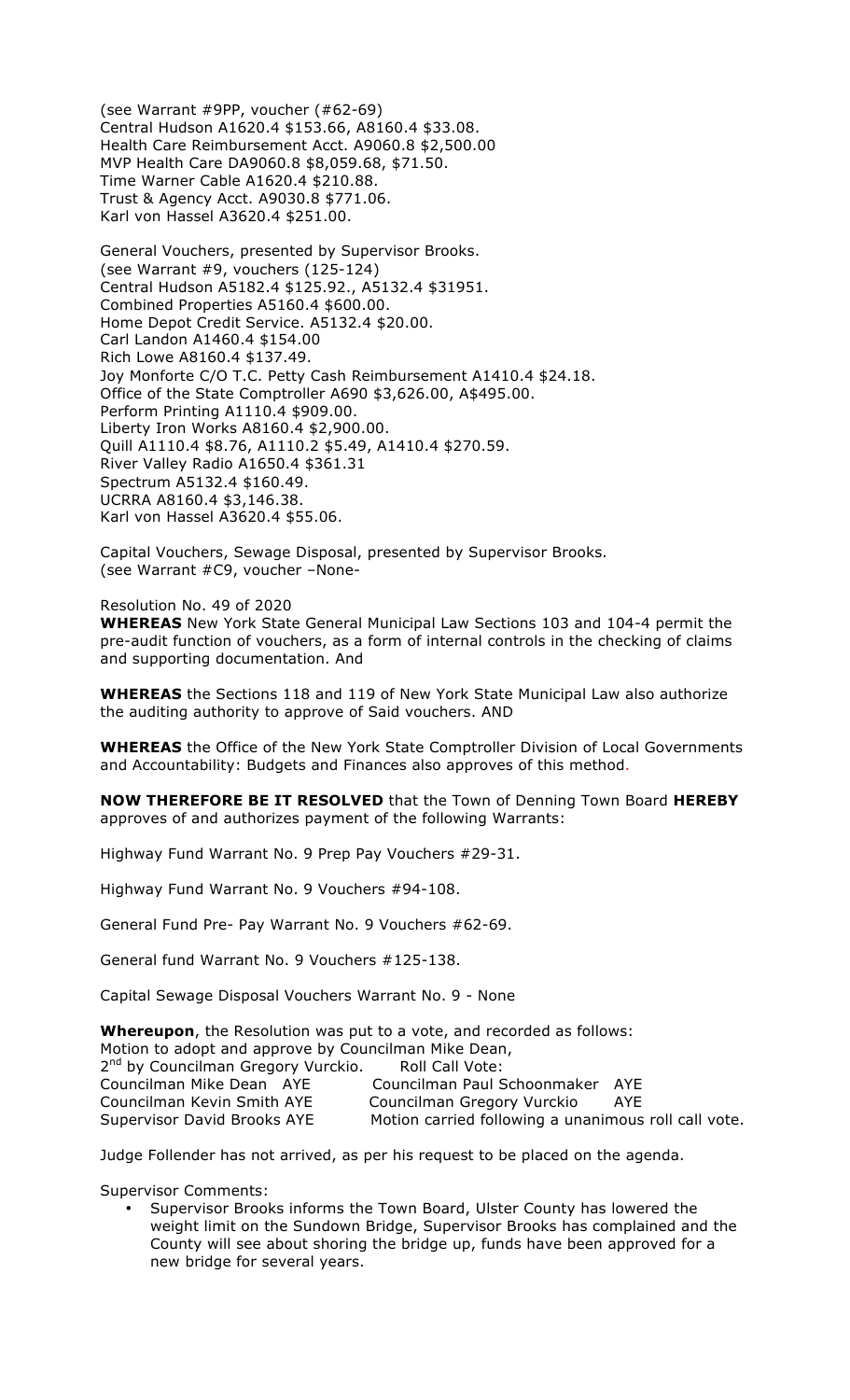- Supervisor Brooks informs the Board the storage project will not move forward this year, due to Covid, the builder is having issues, and he does not want a slab to sit empty over the winter.
- Supervisor Brooks informs the Board he is moving forward with the furnace and generator.
- Supervisor Brooks gives a review of the proposed insurance proposal and opens a discussion, on deductible, HMO, SHA, and the HRA utilization rate of 60 to 80%.
- The 2021 budget is still a work in process.
- AIMS payment may be reduced by \$20,000.
- As per the Agreement with the YMCA, the donations have stopped, so that will affect the budget, as well.
- Supervisor Brooks comments we may be over the Tax Cap this year.
- Councilman Mike Dean says I don't see how you can stay under it.
- Supervisor Brooks requests the Town Board review the health insurance proposal.
- Supervisor Brooks opens a discussion on the jersey barriers and linear posts now installed on Peekamoose Road.
- He further, states that next year a towing policy and towing arrangements will be in place.

Supervisor Brooks calls for Councilman Comments:

- $\triangleright$  Councilman Vurckio; the August CWT meeting was held in the new building and it is very nice. He informs the Board that Ric Coombe is the new Chairman.
- $\triangleright$  Councilman Vurckio informs the Board that the National Academy of Science has come out in support of the CWT position on the NYCDEP 10-year LAP plan.
- $\triangleright$  Ulster County has not paid their dues to the CWT, as they have no seat at the table and are now out. Olive representative Pete Friedel will approach U. C. Legislator John Parete.
- $\triangleright$  Councilman Vurckio states funding for DEP programs have become an issue.
- ! Councilman Paul Schoonmaker remarks he appreciates all of R&R Site Mgr. Lowe's efforts at the Transfer Station, to get residents to comply with UCCRA rules.

Supervisor Brooks requests a Motion to enter into Executive Session for Personnel Issues and a separate pending litigation matter at 6:41.

**Whereupon**, the Motion was moved by Councilman Gregory Vurckio, 2<sup>nd</sup> by Councilman Mike Dean. All in favor, Motion carried.